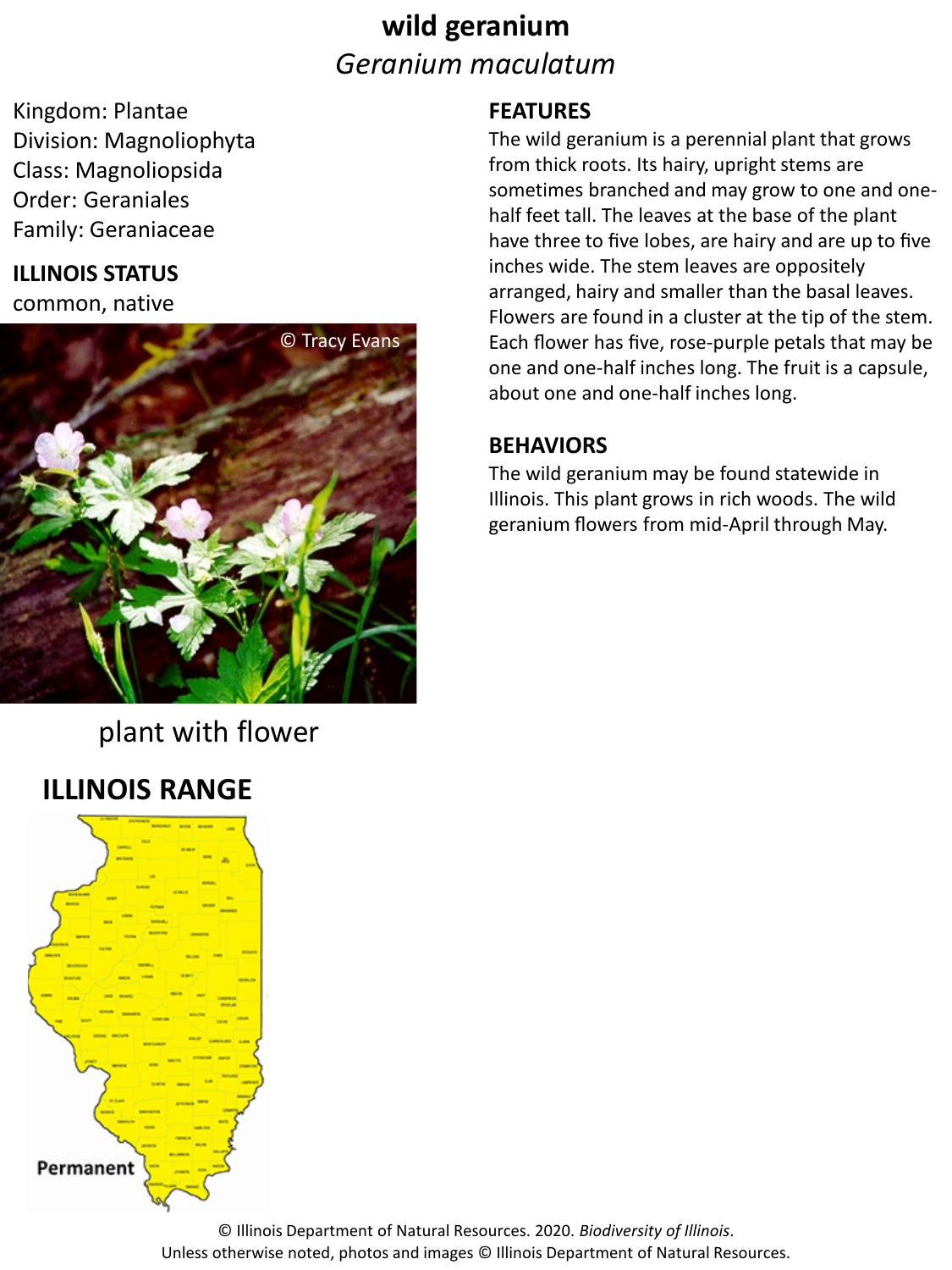© John Hilty

## leaves and petioles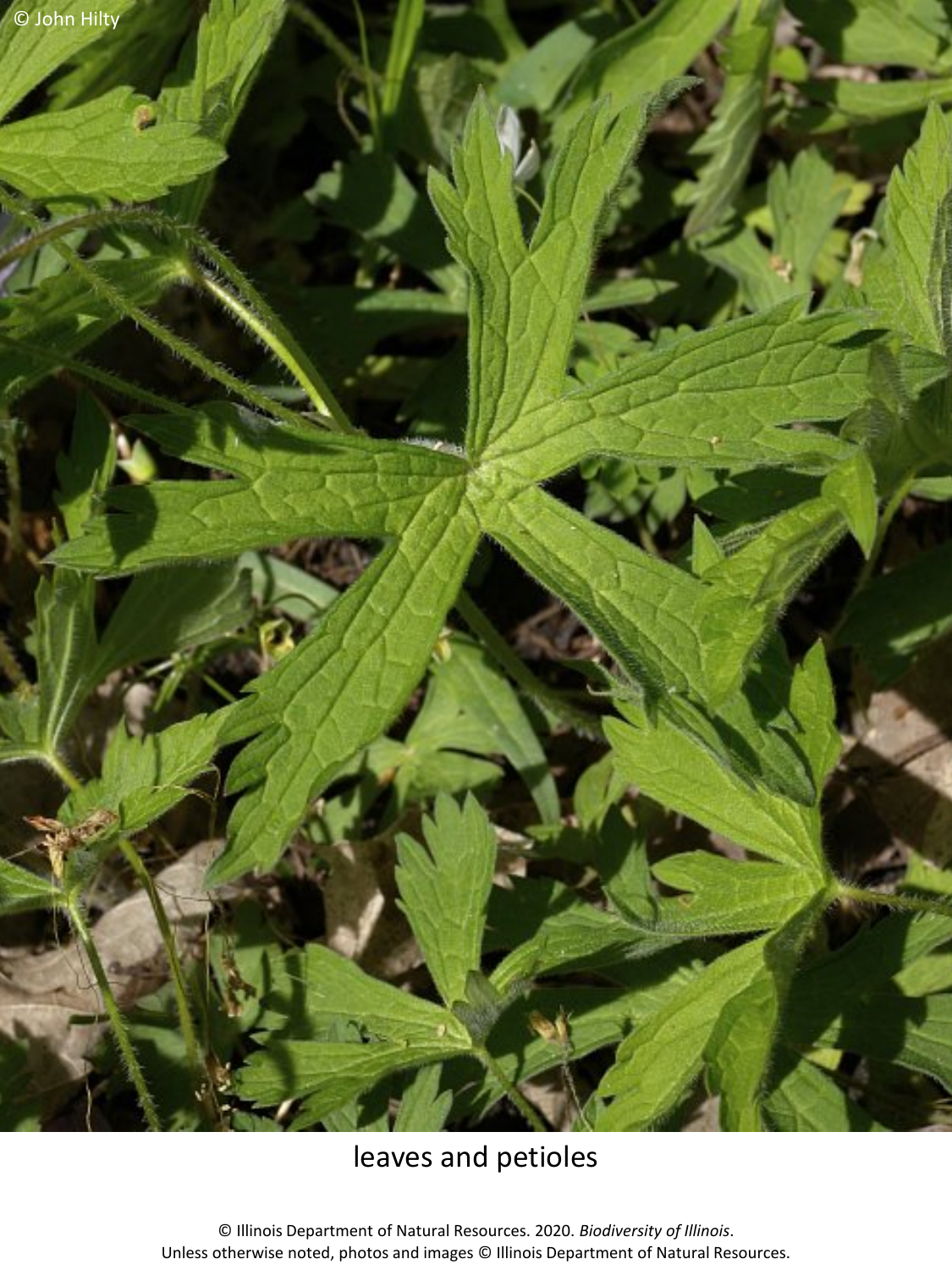

## close-up of flower (front)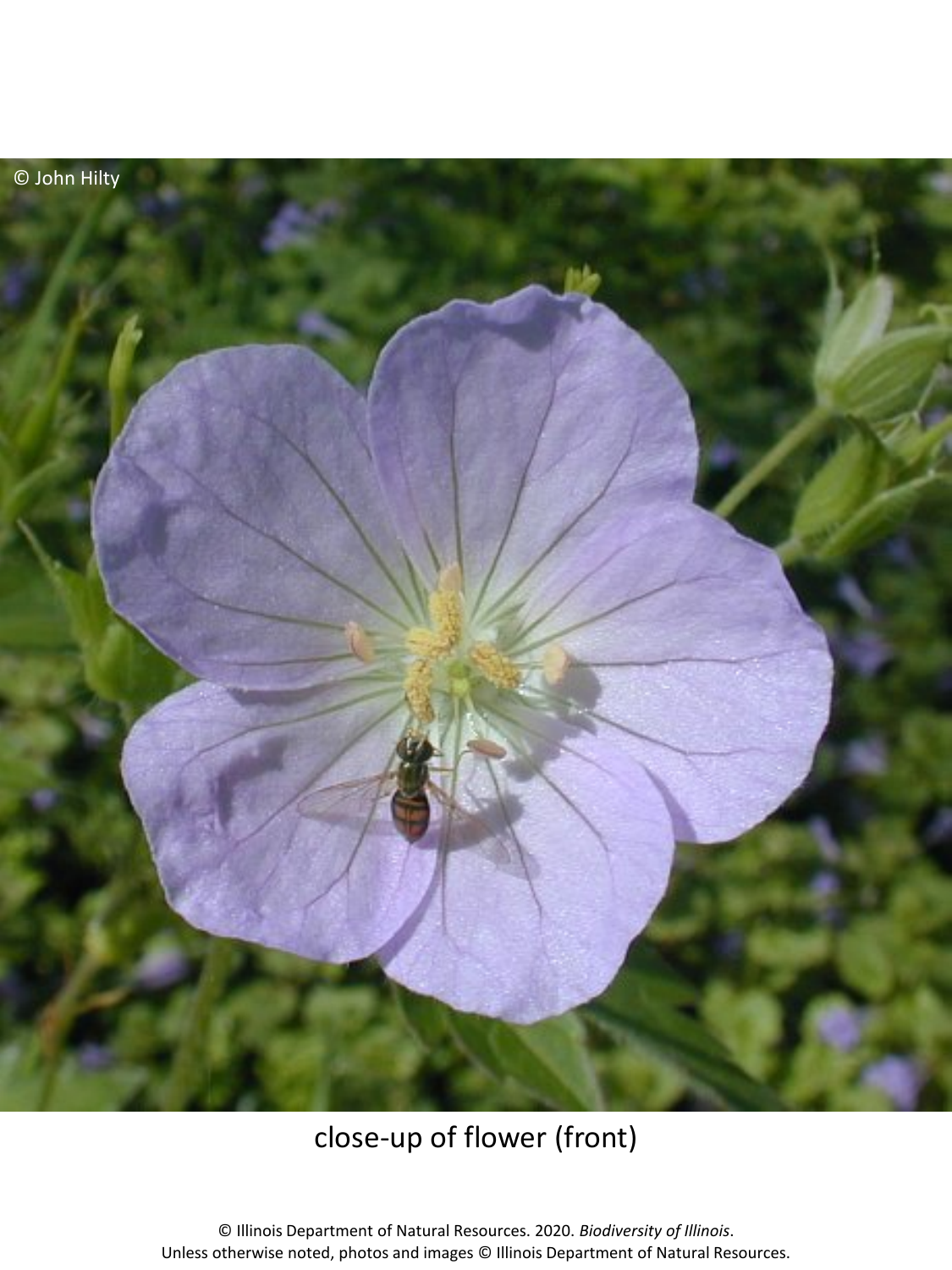# © John Hilty close-up of flower (back)